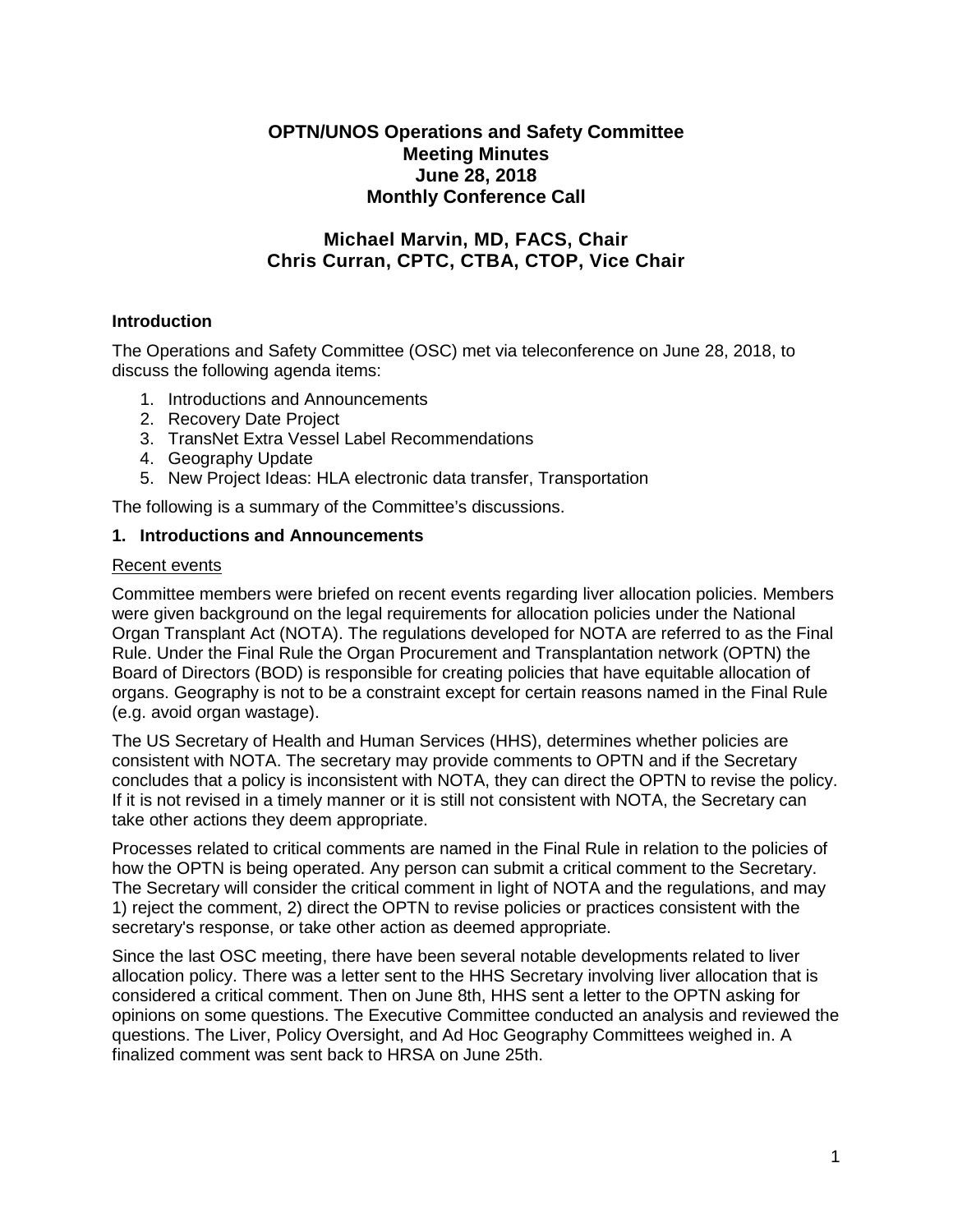## Content of letters and responses

The law firm, involved with the lung allocation issue last year, sent the critical comment. They argue that current and approved but not yet implemented liver allocation policy is inconsistent with the Final Rule because it uses regions and Donation Service Areas (DSAs). The letter challenges both the current policy and the policy that is approved, but not yet implemented, and the National Liver Review Board (NLRB) scoring of exception patients. It requests action by the Secretary to bring the policy consistent with the final rule.

On June 8th after HHS received this critical comment, the OPTN was asked to comment on four items regarding how the revised policy would be aligned with NOTA and the final rule. The Executive Committee, along with other Committees input, developed a response to the HHS Health Resources and Services Administration (HRSA) request.

The OPTN response was sent June 25th, stating liver does not include an over-reliance on DSA because medically-urgent candidates are prioritized outside of the DSA. Lung allocation policy was different in that it exclusively used DSA, but the revised liver policy does not. The OPTN further states that DSAs and regions are neither rationally determined, nor consistently applied. Furthermore the OPTN is committed to a multi-step plan to eliminate the use of DSAs and regions in liver distribution in a deliberative manner and within a timeframe that will reduce the likelihood of unintended consequences (e.g. organ waste and harm to patients).

On June  $27<sup>th</sup>$ , the OPTN/UNOS President sent email communication to the transplant community. She urged the community to understand the seriousness of the critical comment and that the community must protect its ability to make decisions. The community also must understand that DSA and regions are not going to be an acceptable proxy for what is considered local allocation. The goal is to demonstrate that appropriate and quick, but thoughtful steps are being taken to rectify the situation.

## Summary of discussion:

A member asked if the comment pertained to liver only. The critical comment was about liver only, however the impact and potential actions for other organs are being discussed. Any of the organ systems can be affected by lawsuits.

A HRSA representative reminded everyone that the Ad Hoc Geography Committee was intentionally made up of every organ-specific committee chair and vice chair. Every committee has been part of this discussion since it was initiated and they know this is coming.

The goal was to say a precipitous change could be more damaging than the good that the law firm is trying to do for the community. Also, the Executive Committee wanted to lay down specific steps that would be taken to implement a policy that replaces DSA and region with something that has a more rational, consistent basis. Another letter was received from the law firm yesterday critical of the OPTN's response to HRSA.

## Next steps

- Executive Committee will direct liver only to review data and to come up with a public comment proposal that will go out in October and replace DSA and region with something to be determined. During regional meetings, three concepts of geography and what has happened to date with liver will be discussed.
- The public comment for liver proposal will be in October due to time needed for Scientific Registry for Transplant Recipients (SRTR) modeling to be done first (a minimum of 6 weeks). There will be a national webinar and potentially other options for feedback once a proposal goes out.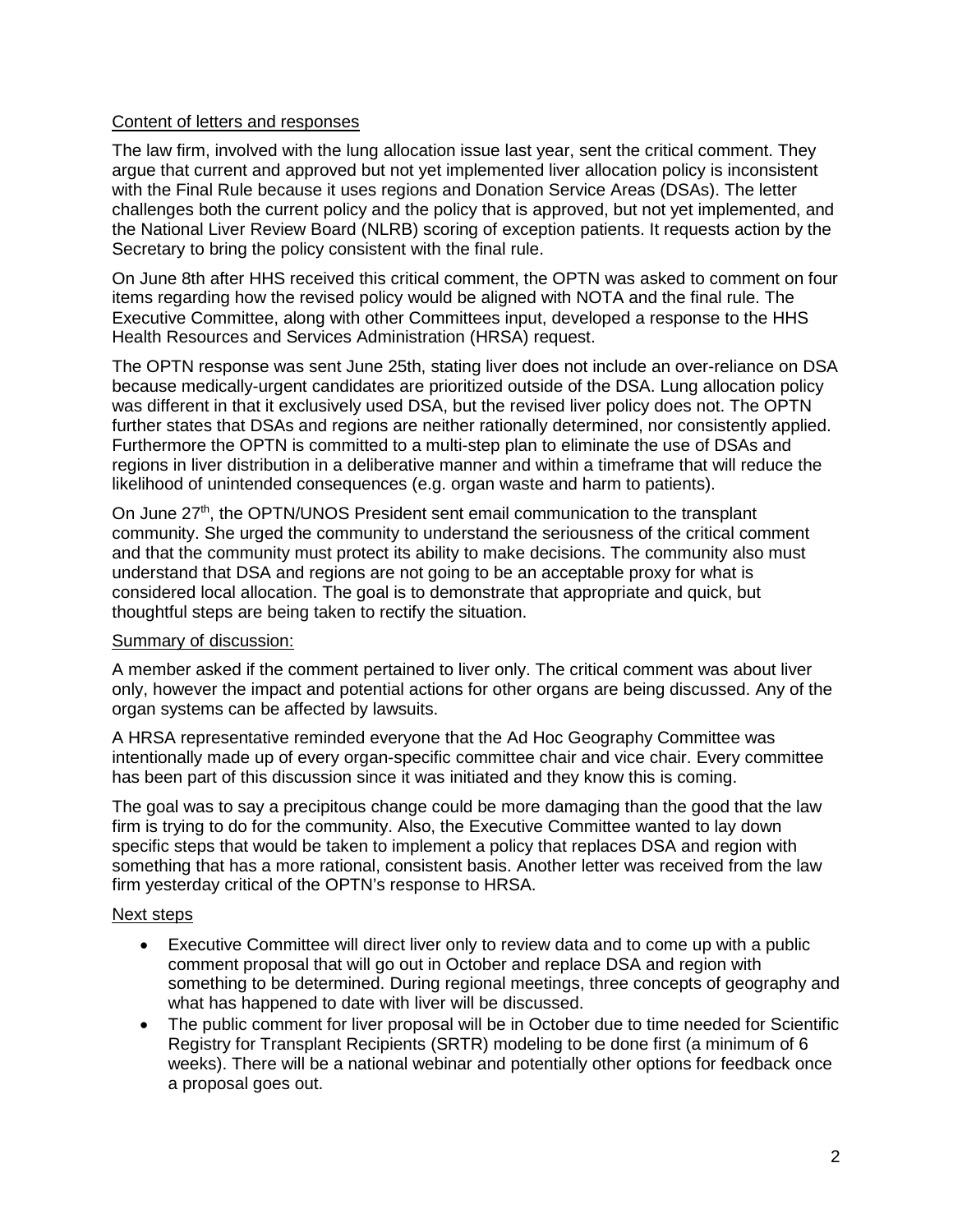- The OPTN/UNOS BOD will adopt a replacement for DSA and region at meeting in December 2018 and it will be implemented in the matching IT system.
- Questions can be emailed to UNOS staff. There will be opportunity to discuss next steps at the fall cycle and then during public comment.

# **2. Recovery Date Project**

## Data summary:

At the last meeting, the plan was make fall public comment with a policy definition for recovery date equal to cross clamp date. Staff leadership felt there were too many issues with data policies (Policy 18). The Data Advisory Chair (DAC) and OPTN/UNOS President-Elect did support the OSC idea. UNOS staff saw that there were too many other implications and that this project would be better wrapped up in the overall rewrite planned for Policy 18 sponsored by DAC. DAC is supportive of incorporating the concept in their proposal, which would go out for spring 2019 public comment. While there will be a different sponsor and different timeline, the outcome should remain the same.

## Next Steps:

The Committee will support DAC in this project.

## **3. TransNet Extra Vessel Label Recommendations**

## Data summary:

UNOS Professional Education will do print and story communication for the extra vessels policy changes going into effect on September 1<sup>st</sup>. OSC leadership and selected subject matter experts have reviewed the document created and it should be finalized by July 7th. Members were shown the education document and it will be posted on SharePoint so Committee members will have the opportunity to make further comments.

Some of the key points include:

- Extra vessels are the same as organs in policy, unless otherwise specified.
- Sharing requirements will change. Justifications will no longer be submitted. Disposition of sharing will be reported in TIEDI in 7 days if the transplant hospital sends extra vessels to another transplant hospital.
- Key facts about verification include Public Health Service (PHS) increased risk informed consent is required for a secondary extra vessel recipient, but the recipient can be informed after use due to an emergent situation with testing follow up afterwards.
- Things not changing include all specific references to extra vessels will remain in policy.
- Reporting timeframes are not changing.

## Summary of discussion:

The Committee is close to finalizing extra vessels labels. In DonorNet®, one can check "unknown" for the increased risk question. OPTN/UNOS Policy 2.4 states if the increased risk status is unknown or cannot be determined, then the person should be classified as increased risk. This is a small number of donors. The question would be whether there is a requirement for that question to be filled out in any phase of the donor process causing OPOs to choose the unknown category and then going back and correcting it.

Based on the small numbers, the Committee believes it would be a good idea to ask it to be removed, so it is not done in error. It could be that "unknown" is not allowed as a choice or a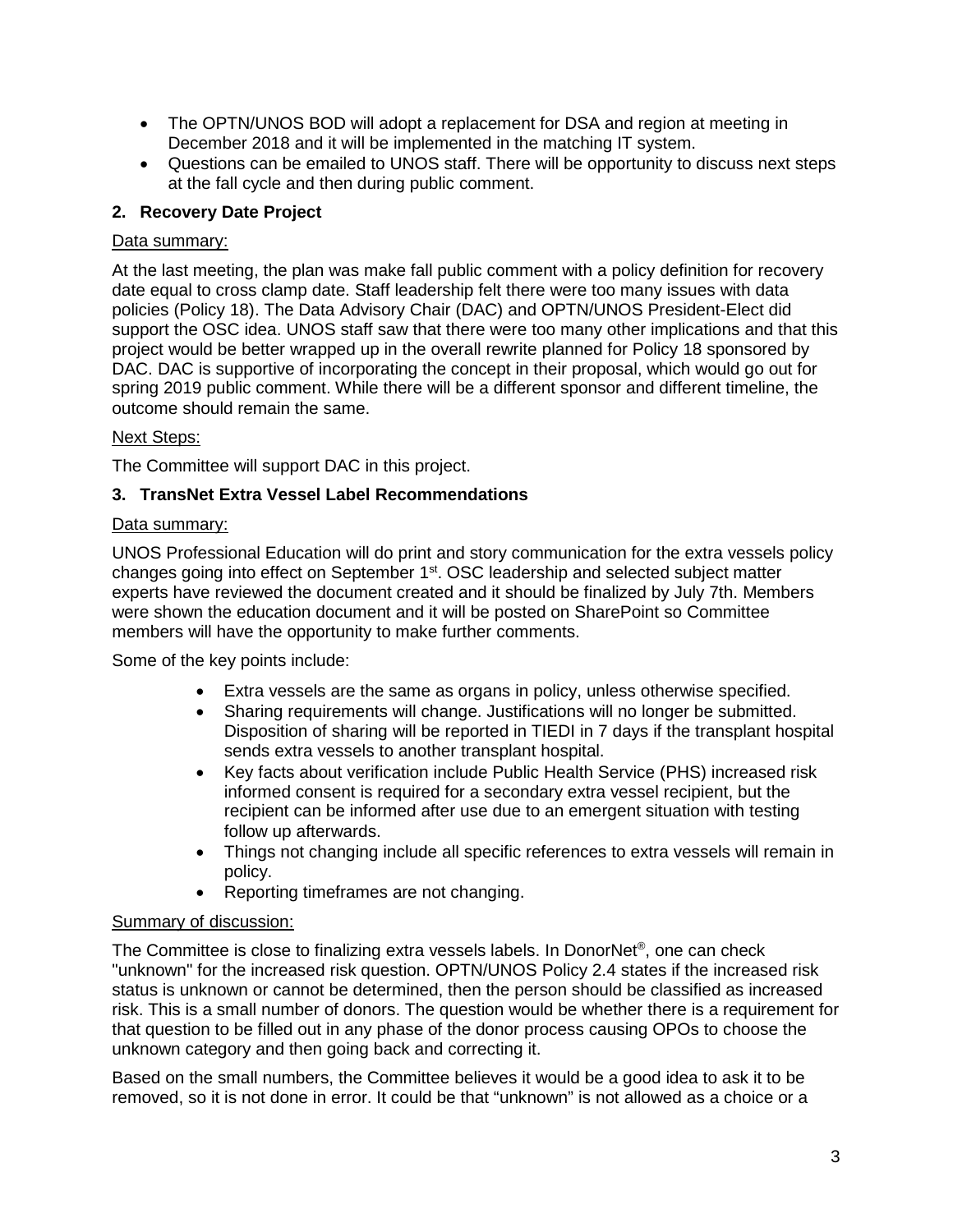warning is given that tells the user that "unknown is treated as yes". This can be done so the formatting would always be consistent.

The IT staff representative felt that adding a popup would not be consistent with the other fields on the screen. An easier solution would be to update the help documentation that coincides with the field. Just removing the unknown option would be clearest and most straightforward from the OPO side because they will probably select yes more times than not. The bigger confusion might be on the transplant program side interpreting unknown when they are in the blood banks and areas where extra vessels are stored.

Additional feedback from UNOS Member Quality on the label was to use the word "allow" versus "permitted". They were concerned that permitted and prohibited could be confused for one another. The TransNet label would read OPTN policy "ALLOWS" in all caps versus "permits." Also, where it says "DO NOT STORE," it will not say "use or destroy by." The Committee was in agreement with these suggested changes.

On the sterile extra vessels label, the word "EXTRA" would be added to the top and HBcAb would be changed to anti-HBc. When the label was revised in 2015, language was added to "check source documents for results". It could also be added that they could scan the barcode for results. A member noted that the barcode cannot be scanned from this label.

The chair reminded the Committee that this label is very small and wraps around the container of the extra vessels. It is also insurance if the extra vessels get separated from the internal label. Therefore, a user should not reference the scan because the external label will no longer be available to reference. Members agreed using the barcode and going back is a convenience, but one ultimately could go back to DonorNet and find it as well. They agreed to keep the label simple and not change the language to reference the barcode.

## **4. Geography Update**

Not discussed at this meeting due to time constraints.

## **5. New Project Ideas: HLA electronic data transfer, Transportation**

## Summary of discussion:

Resources are subject to reallocation with the allocation changes. The vice-chair explained the idea is if you think about all of the mandatory things over the years, one that makes sense is to mandate that the human leukocyte antigen (HLA) data be electronically transferred. Many data points that are manually entered from HLA labs into UNet and HLA labs into their own systems should be automated with an interface. The potential patient safety gains by eliminating the manual process could be significant. This is one initiative being explored, but it may take a backseat to liver allocation requiring urgent IT efforts. The process would be long and require a lot of stakeholders.

The OSC and Histocompatibility Committee chairs met with UNOS IT staff in June during the BOD meeting. The Histocompatibility chair supports the idea as well. For their Committee, the next step is going out to public comment for repeat data entry into DonorNet and UNet for HLA results.

## Next steps

- Meeting materials will be posted on the Committee's SharePoint site.
- The Committee thanked the current chair, David Marshman, for his great work. His term ends this month on June 30<sup>th</sup>.
- Michael Marvin, the current vice-chair will assume the role of chair and should be consulted for matters as needed.